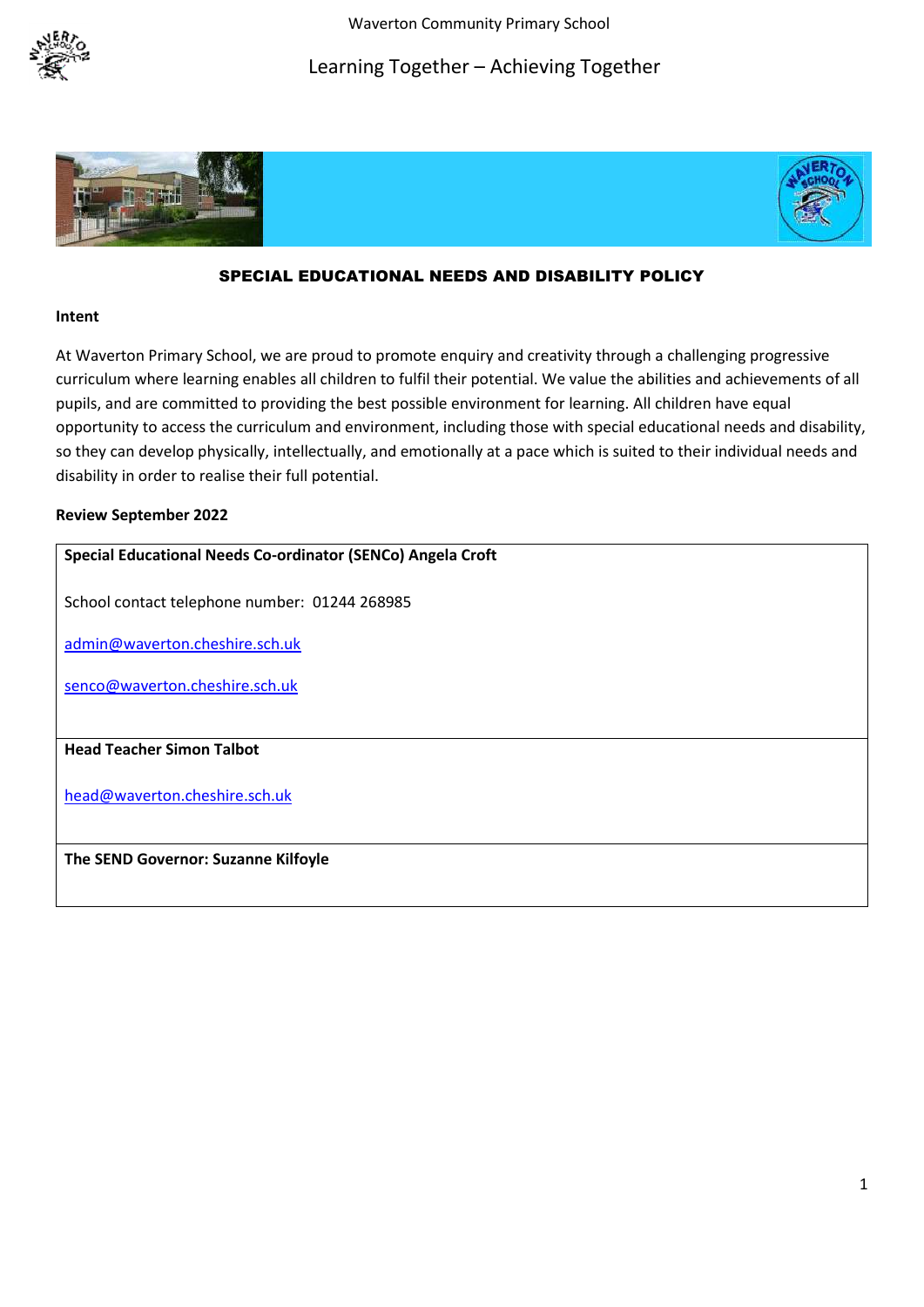

#### **Intent**

#### **1. Definition of Special Educational Needs**

At different times in their school life, a child or young person may have a special educational need. The Code of Practice 2014 defines SEND as follows:

"A child or young person has SEND if they have a learning difficulty or disability which calls for special education provision to be made for him or her. A child of compulsory school age or a young person has a learning difficulty or disability if he or she:

a) has a significantly greater difficulty in learning than the majority of others the same age, or

b) has a disability which prevents or hinders him or her from making use of facilities of a kind generally provided for others of the same age in mainstream schools or mainstream post-16 institutions.

The four broad 'areas of need' are Communication and Interaction, Cognition and Learning, Social, Emotional and Mental Health Difficulties and Sensory and Physical Needs.

#### **2. Policy Aims and objectives**

- To ensure that the arrangements made for pupils with SEND are in line with the requirements from the Children and Families Act 2014, SEND Regulations 2014, Equality Act 2010 and the SEND Code of Practice 2014.
- To ensure that every child has an equal opportunity to participate in all aspect of school life, irrespective of race, gender or special need and disability.
- To provide equal access to the National Curriculum and to plan for and provide a curriculum which is accessible to the needs of all pupils.
- To raise staff awareness of the needs to differentiate work effectively and to provide regular training, coaching and development of all staff.
- To ensure that all staff are responsible for meeting the needs of children with SEND.
- To work with parents to gain a better understanding of their child and involve them in all stages of their child's education. This includes supporting them in terms of understanding SEND procedures and practices, involving them in target setting, where appropriate, and providing regular feedback on their child's progress.
- To involve the pupil wherever possible in the planning and target setting of his/her programme of work.
- To monitor and review individual needs regularly, and to maintain clear records of any action taken.
- To review needs and provision termly for budgeting, planning and resources for SEND.
- To identify as early as possible those pupils with SEND and the nature of their needs.
- To make referrals, work with and follow guidance from outside agencies when the pupil's needs cannot be met by the school alone.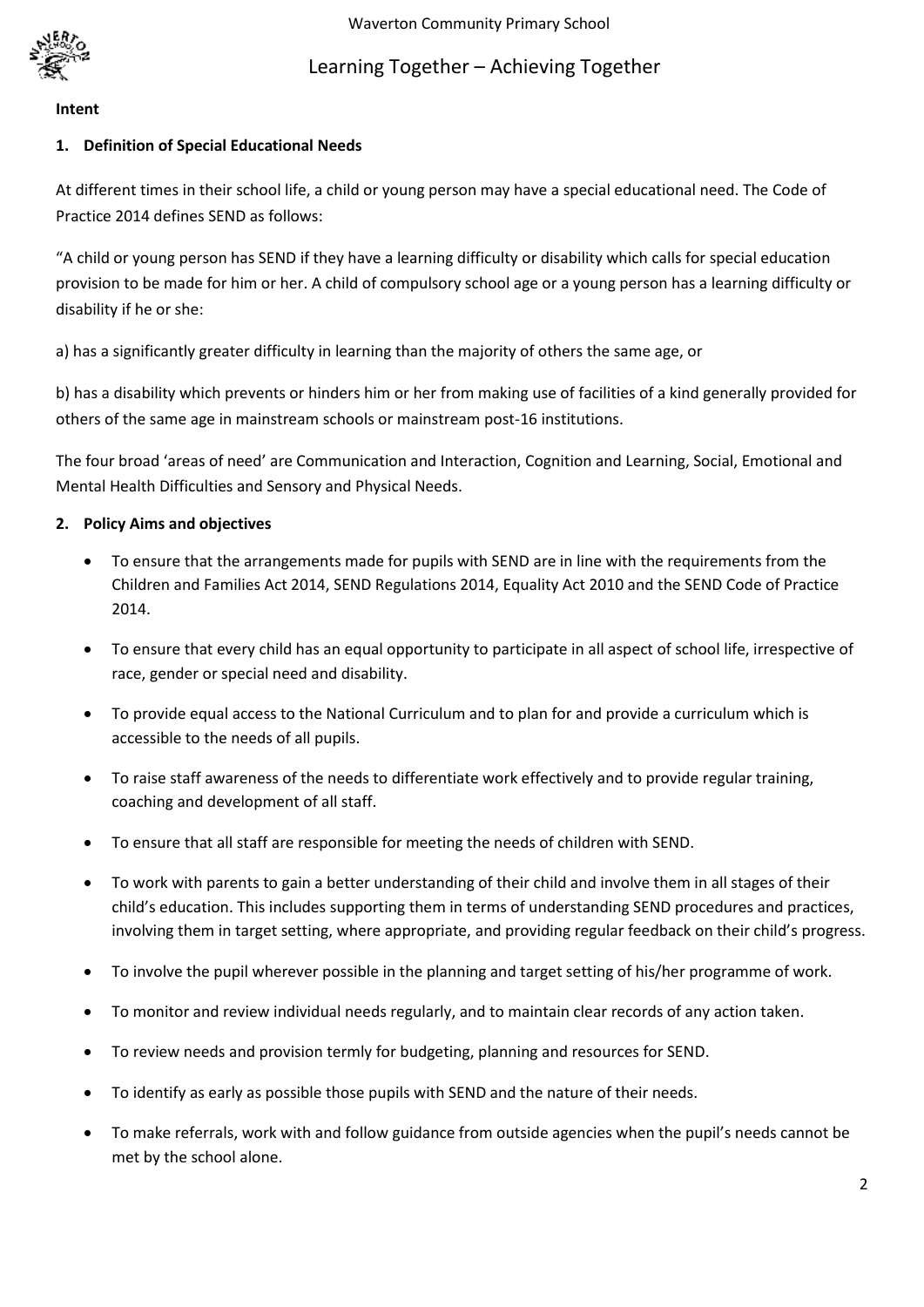

- To establish criteria and programmes for monitoring, evaluating and reviewing the effectiveness of the provision (assess, plan, do, review).
- To make appropriate provision to overcome all barriers to learning and ensure pupils with SEND have full access to the National Curriculum.
- To work with the SEND Governor.

## **3. Admissions**

The school does not discriminate against the admission of pupils on the grounds of SEND. The admission arrangements of all pupils are in accordance with National Legislation including the Equality Act 2010. This includes children with any level of SEND, those with Education Health Care Plans and those without.

## **4. Supporting Pupils with Medical Conditions**

- Pupils with medical conditions will be supported ensuring they have access to a broad and balanced curriculum, including educational trips, physical education and after school clubs. School will comply with the Equality Act 2010.
- For further information, refer to School Policy for Supporting Pupils with Medical Conditions and the Inclusion Policy.

#### **Implementation**

## **5. Identification of Pupil's Needs**

## **A Graduated Approach:**

- **Quality First Teaching**
- Any pupils who are falling significantly outside the range of age related academic achievement will be carefully monitored and a plan of action will be implemented.
- The class teacher will take steps to provide differentiated learning opportunities that will aid pupil's academic progress and enable the teacher to better understand the provision and teaching styles that suit the child's needs. Appropriate strategies will be implemented and monitored.
- The SENCo will be consulted as needed for support and advice.
- Once a pupil has been identified as *possibly* having SEND they will be closely monitored and supported by staff in order to overcome their barriers to learning. Teachers will discuss concerns with parents.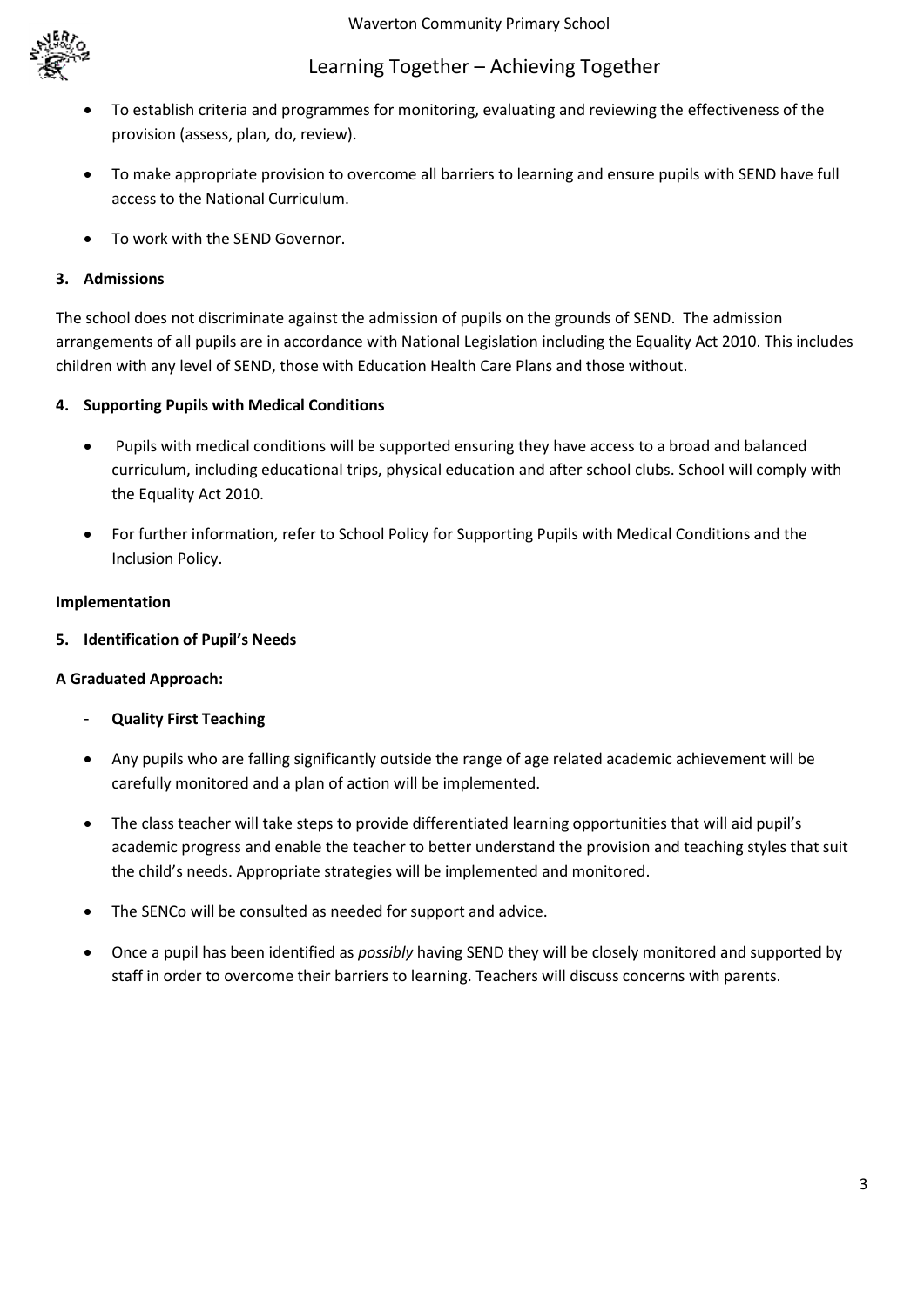

## - **SEND Support**

- The aim of formally identifying a pupil with SEND is to help school ensure that effective provision is put in place and so remove barriers to learning. These children will be placed on the SEND register with the consent of parents.
- The support provided consists of a four-part process, this is an ongoing cycle to enable the provision to be refined and revised as the understanding of the needs of the pupils grows. This cycle enables the identification of those interventions which are most effective in supporting the pupil to achieve good progress and desired outcomes.
	- Assess

This involves assessing the pupil's progress alongside comparisons with peers and National data. Drawing on specialised assessments from external agencies and professionals, as well as, information gathered from pupils and parents.

• Plan

Planning will involve consultation between the teacher, SENCo, parents and pupil to agree the desired outcomes and support required.

Do

The class teacher remains responsible for ensuring the child's needs are being met, even where the interventions may involve group or 1:1 teaching away from the main classroom.

Review

Review of the child's progress will be made regularly. The review process will evaluate the impact and quality of the support and interventions; it will also take account of the views of the pupil and their parents. The class teacher, in conjunction with the SENCo, will revise the support and outcomes based on the pupil's progress and development.

#### - **Education Health and Care Plan (EHCP)**

If a child has lifelong or significant difficulties, they may undergo a Statutory Assessment process which is usually requested by the school but can be requested by a parent. This will occur where the complexity of needs of the child are such that a Multi-Agency approach to assessing that need, planning provision and identifying resources is required.

The application of an EHC Plan will combine information from a variety of sources including:

- Parents
- Teachers
- SENCo
- Social Care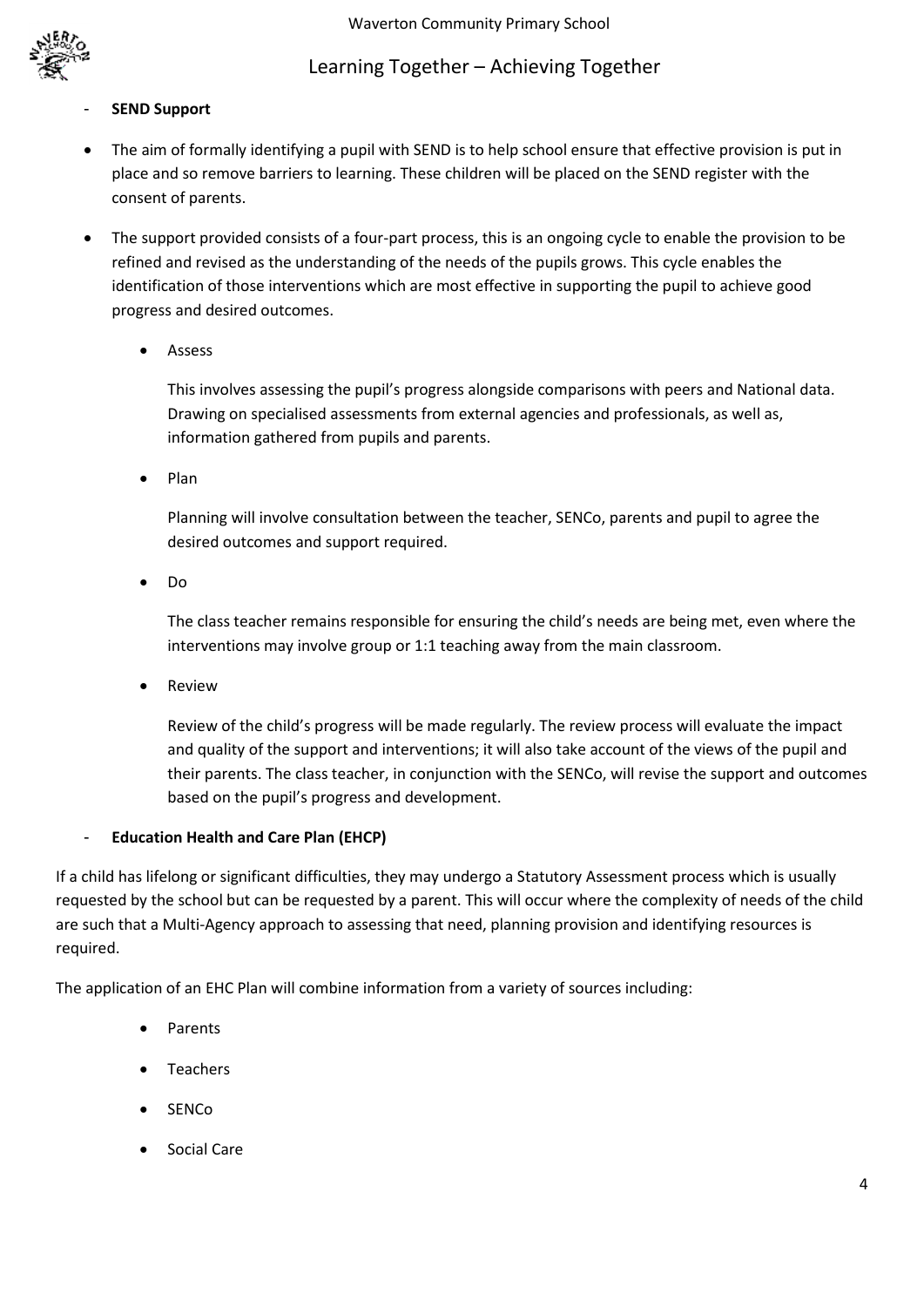

#### Health professionals

A decision will be made by a panel of people from Education, Health and Social Care about whether the child is eligible for an EHC Plan. Parents have the right to appeal against a decision not to initiate a Statutory Assessment leading to an EHC Plan, or the contents of an EHC Plan. Once the EHC Plan has been completed and agreed it will be reviewed at least annually by staff, parents and the pupil. The annual review enables provision for the pupil's needs to be evaluated and, where appropriate, for changes to be put in place, for example, reducing or increasing levels of support.

#### **6. Access to the Curriculum**

Pupils with SEND will be given access to the curriculum through specialist SEND provision provided by the school, as is necessary, taking into account the wishes of their parents and the needs of the individual.

In class provision and support are deployed effectively to ensure the curriculum is differentiated where necessary. Individual or group work is available if it is felt pupils would benefit from this provision.

We set appropriate individual targets to motivate pupils to do their best and celebrate achievement at all levels.

#### **Impact**

#### **7. Evaluating the Success of Provision**

Pupil progress will be monitored on a termly basis in line with the SEND Code of Practice.

Children receiving SEND Support will be tracked using a Child Profile format provided by Cheshire West and Chester Local Authority. This is a personalised plan outlining the child's needs, targets, desired outcomes and how these will be achieved within an agreed time frame. These are updated by the class teacher and reviewed with pupils and parents on a regular basis, at least termly.

A child who has made good progress and has closed the attainment gap with their peers may be removed from the SEND support register.

#### **8. Staff Development**

Our school SENCo has the National SENCo Award and has a diploma in Dyslexia Research and Practice. It is the SENCo's responsibility to support the class teacher in meeting the needs of children with SEND. The school provides training and support to enable all staff to improve the teaching and learning of children, including those with SEND. Whole staff training on SEND issues is provided by the SENCo and staff also attend courses run by outside agencies that are relevant to the needs of specific children in their class. On-going professional development is key to ensuring all staff remain updated and skilled.

Angela Croft (SENCO) Updated September 21